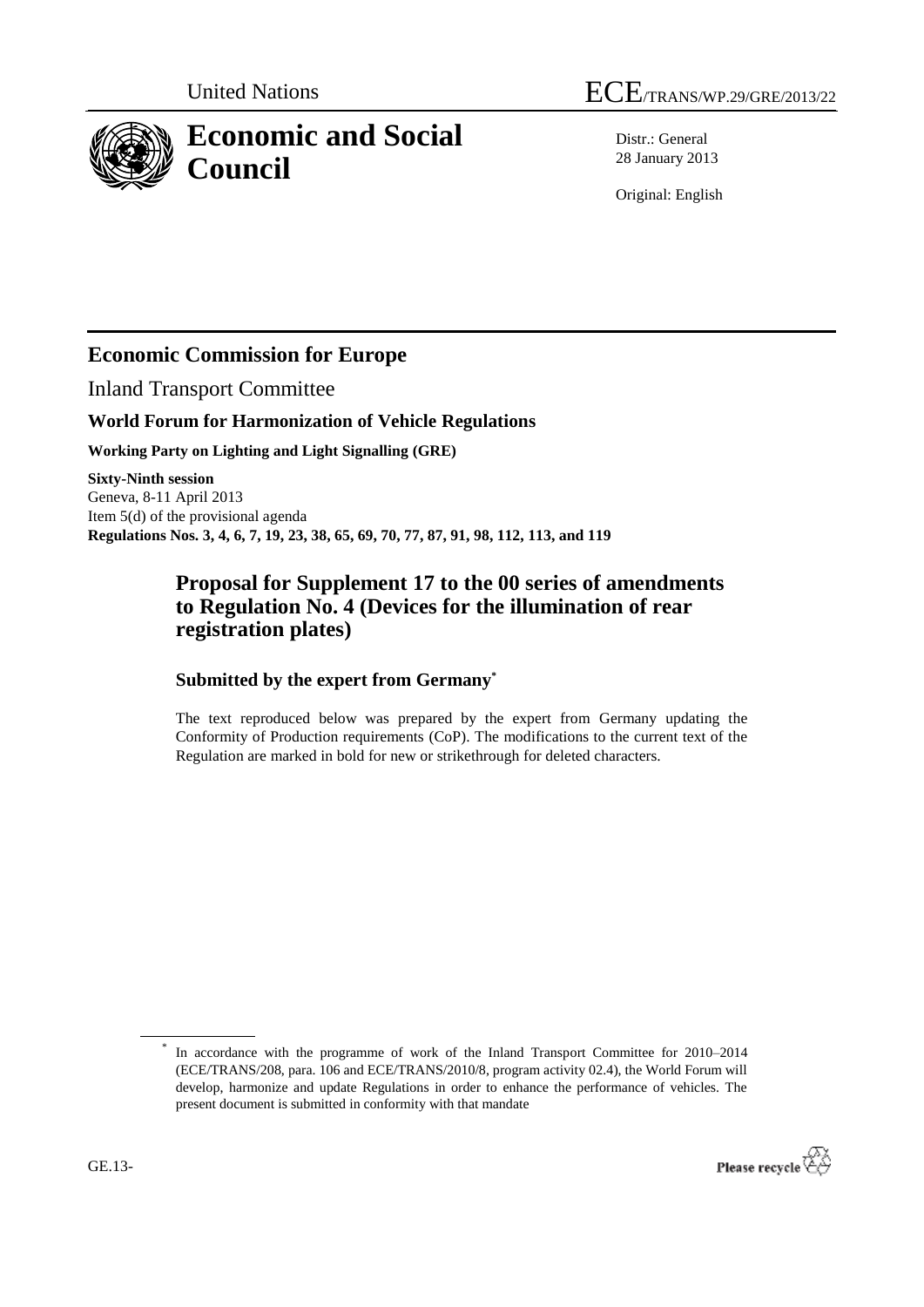# **I. Proposal**

*Paragraph 10.1. amend to read:*

**"10.1. Devices for the illumination of rear registration plates (henceforth called devices) shall be so manufactured as to conform to the type approved under this Regulation. If there is more than one device necessary for meeting the requirements of this Regulation, then in the following text a device means a set of devices.**

> **The compliance with the requirements set forth in paragraphs 5, 6 and 9 above shall be verified as follows:"**

*Paragraph 10.2. (former)*, renumber as paragraph 10.1.1.

*Paragraph 10.3. (former)*, renumber as paragraph 10.1.2.

*Paragraph 10.4. (former)*, renumber as paragraph 10.2.

*Annex 6, paragraph 1.2.* amend to read:

**"1.2. With respect to photometric performances, the conformity of massproduced devices shall not be contested if, when testing according to paragraph 8 of this regulation, the photometric performances as set forth in paragraph 9 of this Regulation of any device chosen at random and equipped with a standard light source, or when the devices are equipped with non-replaceable light sources (filament lamps or other), and when all measurements are made at 6.75 V, 13.5 V or 28.0 V respectively:"**

*Annex 7, paragraph 1.2. to 5*, amend to read:

- **"1.2. With respect to photometric performances, the conformity of massproduced devices shall not be contested if, when testing according to paragraph 8 of this Regulation, the photometric performances as set forth in paragraph 9 to this Regulation of any device chosen at random and equipped with a standard light source, or when the devices are equipped with non-replaceable light sources (filament lamps or other), and when all measurements are made at 6.75 V, 13.5 V or 28.0 V respectively:**
- **1.2.1. according to the requirements in paragraph 1.2.1. of Annex 6 to this Regulation are met.**
- **1.2.2. In the case of a device equipped with a replaceable light source, if results of the test described above do not meet the requirements, tests on devices shall be repeated using another standard light source.**
- **1.2.3. Devices with apparent defects are disregarded.**
- **2. First sampling**

**In the first sampling four devices are selected at random. The first sample of two is marked A, the second sample of two is marked B.**

**2.1. The conformity of mass-produced devices shall not be contested if the deviation of any specimen of samples A and B (all four devices) is not more than 20 per cent.**

> **In the case, that the deviation of both devices of sample A is not more than 0 per cent, the measurement can be closed.**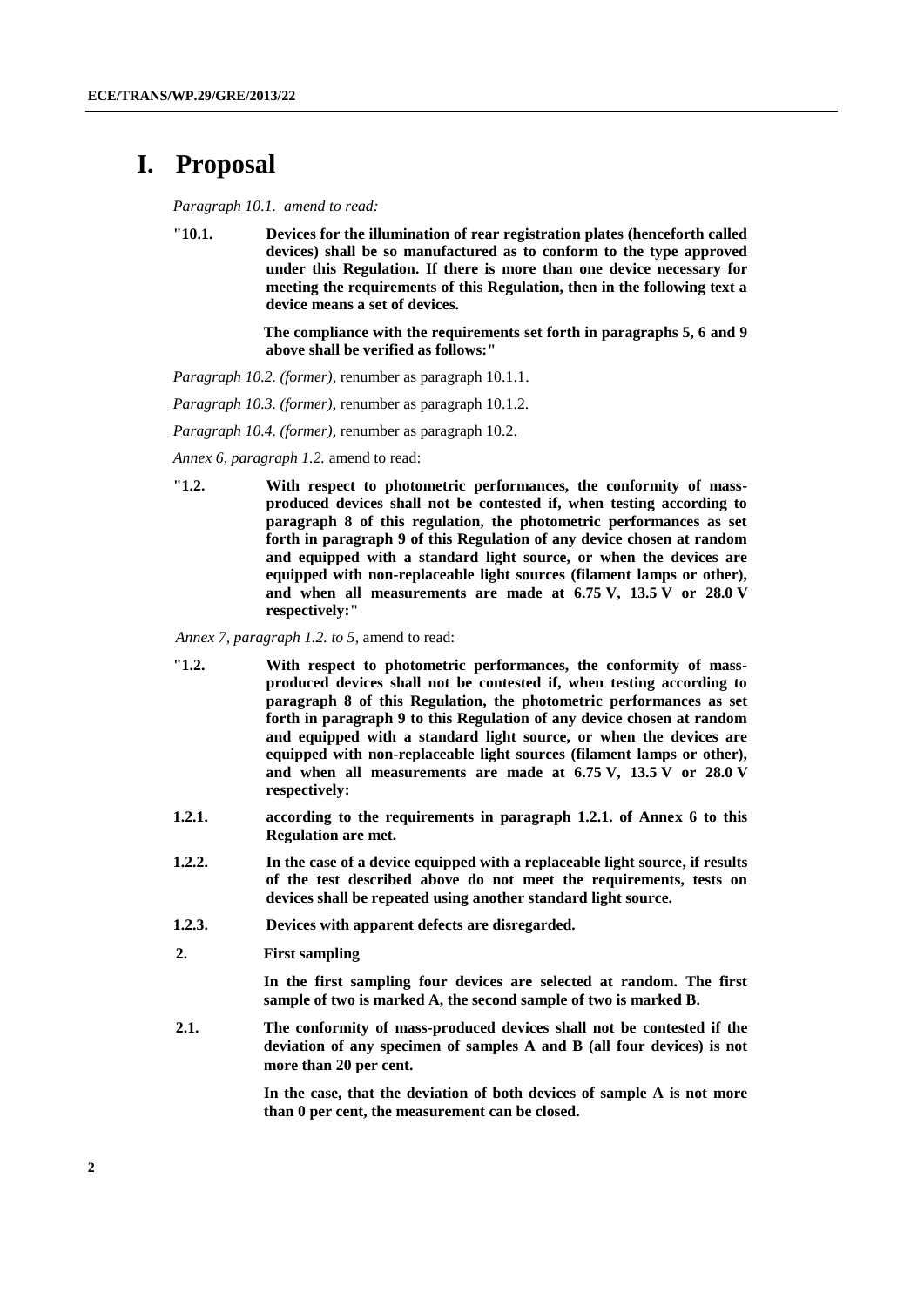**2.2. The conformity of mass-produced devices shall be contested if the deviation of at least one specimen of sample A or B is more than 20 per cent.**

> **The manufacturer shall be requested to bring his production in line with the requirements (alignment) and a repeated sampling according to paragraph 3. below shall be carried out within two months' time after the notification. The samples A and B shall be retained by the Technical Service until the entire CoP process is finished.**

**3. First repeated sample** 

**A sample of four lamps is selected at random from stock manufactured after alignment.**

**The first sample of two is marked C, the second sample of two is marked D.**

**3.1. The conformity of mass-produced devices shall not be contested if the deviation of any specimen of samples C and D (all four devices) is not more than 20 per cent.**

> **In the case, that the deviation of both devices of sample C is not more than 0 per cent, the measurement can be closed.**

- **3.2. The conformity of mass-produced devices shall be contested if the deviation of at least**
- **3.2.1. one specimen of sample C and D is more than 20 per cent but the deviation of all specimen of these samples is not more than 30 per cent.**

**The manufacturer shall be requested again to bring his production in line with the requirements (alignment).**

**A second repeated sampling according to paragraph 4. below shall be carried out within two months' time after the notification. The samples C and D shall be retained by the Technical Service until the entire CoP process is finished.** 

**3.2.2. one specimen of sample C or D is more than 30 per cent.**

**In this case the approval shall be withdrawn and paragraph 5 below shall be applied.**

**4. Second repeated sample**

**A sample of four lamps is selected at random from stock manufactured after alignment.** 

**The first sample of two is marked E, the second sample of two is marked F.**

**4.1. The conformity of mass-produced devices shall not be contested if the deviation of any specimen of samples E and F (all four devices) is not more than 20 per cent.**

> **In the case, that the deviation of both devices of sample E is not more than 0 per cent, the measurement can be closed.**

**4.2. The conformity of mass-produced devices shall be contested if the deviation of at least one specimen of sample E or F is more than 20 per cent.**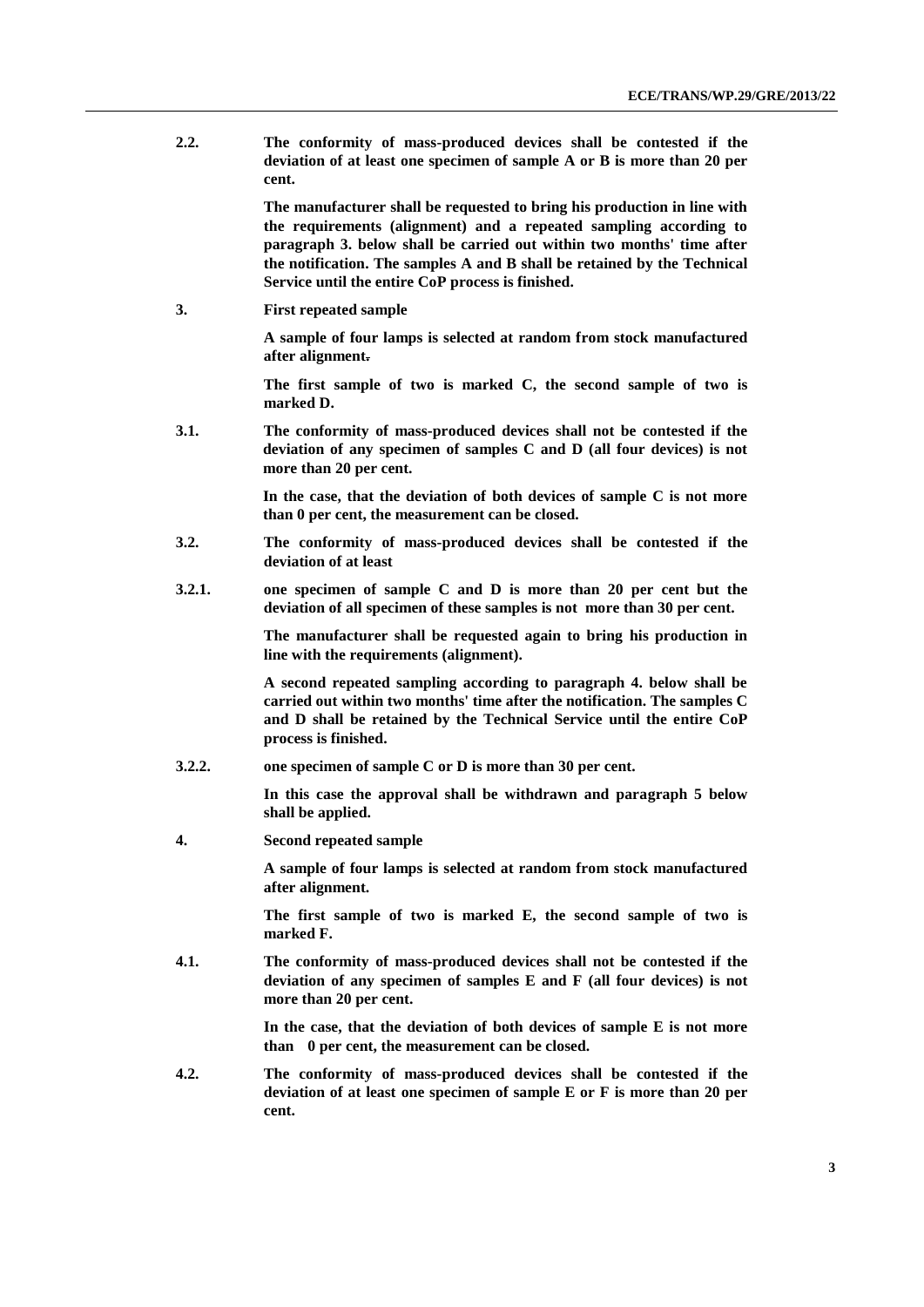**In this case the approval shall be withdrawn and paragraph 5 below shall be applied.**

**5. Approval withdrawn**

**Approval shall be withdrawn according to paragraph 11. of this Regulation."**

*Figure 1,* shall be deleted*.*

## **II. Justification**

1. The present set of proposals for amendments to the CoP provisions in a number of Regulations on lighting and light-signalling is based on ECE/TRANS/WP.29/GRE/2012/19 which was considered at the sixty-eighth GRE session. GRE invited the expert from Germany to prepare a revised proposal covering all relevant lighting UN Regulations and adding the necessary background information. The proposals reflect the results of discussions and evaluation of input from experts carried out after the sixty-seventh GRE session.

2. The scope of the proposals was defined as follows:

(a) The package of collective amendments covers the CoP provisions in Regulations Nos. 3, 4, 6, 7, 19, 23, 38, 65, 69, 70, 77, 87, 91, 98, 112, 113 and 119. In addition to the proposals for Regulation No.7 and 98 are two informal documents prepared, which contain the entire text of the Regulations.

(b) Regulations Nos. 37, 48, 53, 74 and 99 have not been included, as they are written in a different format.

(c) Regulations Nos. 1, 5, 8, 20, 56, 57, 72 and 82 remain unchanged, because they are not applicable for new approvals.

(d) Regulations Nos. 50, 88 and 104 have also been left behind for the time being, as their CoP provisions are set out as a general paragraph of the Regulation and contain no detailed requirements like the existing annexes on "Minimum requirements for conformity of production control procedures" and "Minimum requirements for sampling by an inspector". The update of these Regulations would require a fundamental approach and can be done after GRE has taken a decision on the CoP issue.

3. The proposals clarify in the relevant paragraphs of the above mentioned Regulations, that the specimens taken at random may deviates unfavourably by not more than 20 per cent from the prescribed (required) values.

4. In the relevant annexes on "Minimum requirements for conformity of production control procedures" of the light-signalling-regulations, tables equivalent to the lighting regulations were incorporated, which show the equivalent deviation in candela for small values (e.g. geometric visibility).

5. The relevant annexes on "Minimum requirements for sampling by an inspector" were completely restructured and simplified. All former examples which caused a great deal of confusion were deleted.

6. CoP is now described in a clear structured stepwise process (with limited steps), which gives the manufacturer the chance in the first step - in the case of deviations of more